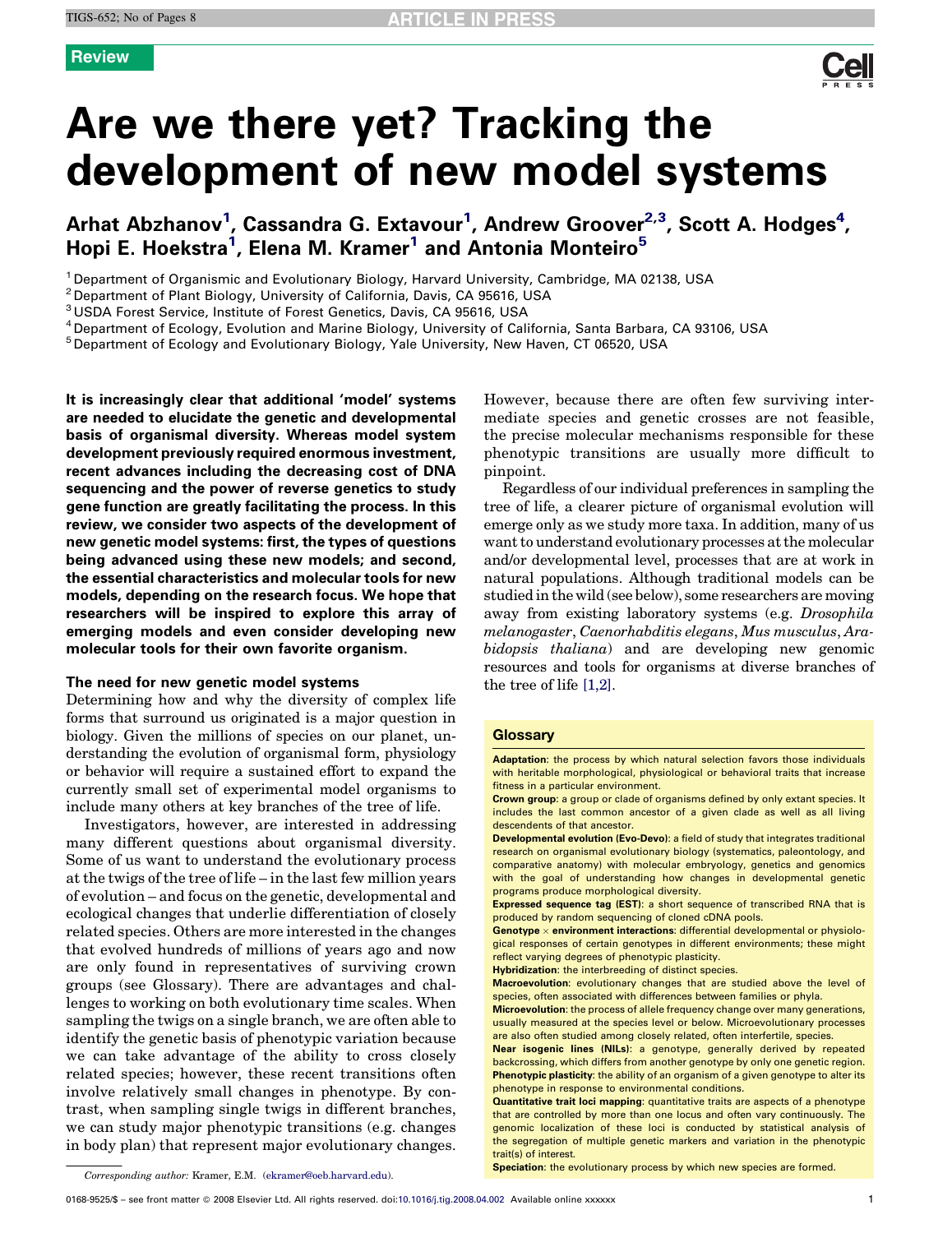<span id="page-1-0"></span>The development of new model systems, however, is not trivial and requires a significant investment of money and time; thus, it is crucial to make careful choices about the most appropriate organism to study. As most research today is hypothesis driven, it is also important to evaluate whether the specific questions cannot be better addressed in traditional systems. Notably, some of the most successful recently developed systems are not actually 'new' but have been the subjects of ecological and evolutionary study for decades (e.g. cichlids, sticklebacks, deer mice, butterflies, Darwin's finches and monkey flowers). What is new is our ability to apply advanced molecular tools to these ecologically well-characterized species.

The goals of this review are twofold. First, we provide an overview of the diverse array of questions that newly emerging model systems can help to elucidate, including the genetic basis of speciation and adaptation, the evolution of morphological and ecological novelty and the nature of the metazoan genetic toolkit. Second, we outline the fundamental characteristics and tools that are essential for the development of new model systems. Whereas the former serves to highlight the important contributions already being made by new model systems, the latter might guide researchers who are considering the development of new tools for their own study organisms.

# Research questions for new model systems

The growing number of species for which significant genetic resources are available is sparking a new era of study in which fundamental genetic questions underlying phenotypic evolution, adaptation and speciation can be addressed with rigor. One area of progress is the merging of fields (e.g. population genetics and development) and a concomitant expansion of the questions that can be answered. This type of synergy is exemplified by studies in developmental evolution (termed 'evo-devo'), which are increasingly intersecting with the genomic scale study of natural variation underlying adaptive traits within species. Although far from complete, the studies described below, all drawn from emerging models, are beginning to answer some long-standing questions about the genetics of phenotypic evolution at both the macro- and micro-levels (Boxes 1 and 2).

# Macroevolutionary changes

In our quest to understand the molecular basis of phenotypic traits, novel traits are of special interest because they represent major discontinuities in the diversity of life. Given that many genes have retained the same function over millions of years, how do novel functions and traits evolve? Generally, two interrelated processes have been proposed to account for such evolution. One process is gene duplication followed by divergence – one gene copy retains its original function, whereas the other copy is free to diverge and take on a new role or expression pattern. A second process is to increase the complexity of regulatory control of genes whereby additional spatial or temporal patterns of gene expression occur (i.e. co-option). Understanding how these processes have contributed to the evolution of novelty, and thus biodiversity, has been studied at many time scales. For example, in columbines

# Box 1. Models and tools for macroevolutionary studies

Phylogenetic position is an important consideration in choosing models for macroevolutionary studies. New models, which represent undersampled lineages, are useful in investigating the complement of genetic pathways present in the last common ancestor of a given clade. This type of question can be asked at many phylogenetic levels, and systems such as the Crustacean Parhyale are helping us to understand how deeply conserved particular genetic programs are. Crucial components of this research include established expression protocols and reverse genetics, which allow candidate genes to be functionally assessed at many different levels [\[12,65\]](#page-7-0). Another important goal in macroevolution is to understand the mechanisms by which morphological novelties arise. Morphological innovation can be recognized throughout the tree of life but, in some cases, these evolutionary events have occurred recently enough to offer the chance to fully tease apart their evolution. In the butterfly Bicyclus, as well as in other Lepidopterans, researchers are drawing on a wealth of natural variation, combined with comparative gene expression and elegant transgenic techniques, to understand how the genetic pathways controlling eyespots evolved [\[52,66,67\]](#page-7-0). In this example we see an important new trend: the bridging of micro- and macroevolutionary scales to inform one another. Choosing macroevolutionary models with this information in mind (e.g. taxa with tractable genome sizes and natural variation) will greatly improve the overall utility of the system.

(Aquilegia), a novel fifth floral organ, the staminodium, evolved within the last 12–15 million years [\[3\]](#page-6-0). One type of floral organ identity gene, APETALA3 (AP3), has three paralogs, one of which is specific to the novel staminodium, suggesting that duplications of the AP3 locus facilitated the evolution of new floral organ types [\[4\]](#page-6-0). By contrast, in several butterflies, eyespot pattern evolution seems to be associated with the co-option of pre-existent small circuits

# Box 2. Models and tools for microevolutionary studies

Choosing a system that harbors significant recent phenotypic variation is an absolute necessity for microevolutionary studies. Several new models that meet this requirement are now used to address a series of long standing questions in evolutionary biology. Do convergent phenotypes result from changes in the same genes or even the same mutations? Does adaptation arise from standing genetic variation or from new mutations? Do adaptive mutations occur in protein-coding regions or noncoding regions? For example, new molecular tools, including a large database of interspecific genetic variation, are helping to elucidate the basis of recent adaptive radiation in the genus Aquilegia. This database was generated through deep express sequence tag sequencing of interspecies hybrids, producing both an important resource for candidate gene characterization and for mapping major quantitative traits ([http://compbio.dfci.harvard.edu/tgi/cgi-bin/tgi/gimain.pl?gud](http://compbio.dfci.harvard.edu/tgi/cgi-bin/tgi/gimain.pl%3Fgudb=aquilegia)[b=aquilegia\)](http://compbio.dfci.harvard.edu/tgi/cgi-bin/tgi/gimain.pl%3Fgudb=aquilegia). There is perhaps no better known example of adaptive radiation than Darwin's finches, the genus Geospiza. By combining a candidate gene approach with creative microarray analyses, the developmental pathways responsible for the evolution of diverse, complex, and, in some cases, convergent beak morphologies are finally being elucidated [\[34,35\].](#page-7-0) The ability to conduct genetic crosses (or alternatively, to collect detailed pedigree information) allows for not only the identification of genes, but in some cases also of the precise mutations contributing to adaptation. The recent development of a molecular genetic map in deer mice (Peromyscus) highlights how different types of mutations (those in both proteincoding regions and putative cis-regulatory regions) can contribute to phenotypic evolution [\[17,53\].](#page-7-0) Thus, the integration of modern molecular genetic tools is rapidly advancing the development of long-standing evolutionary models into fully realized genetic systems.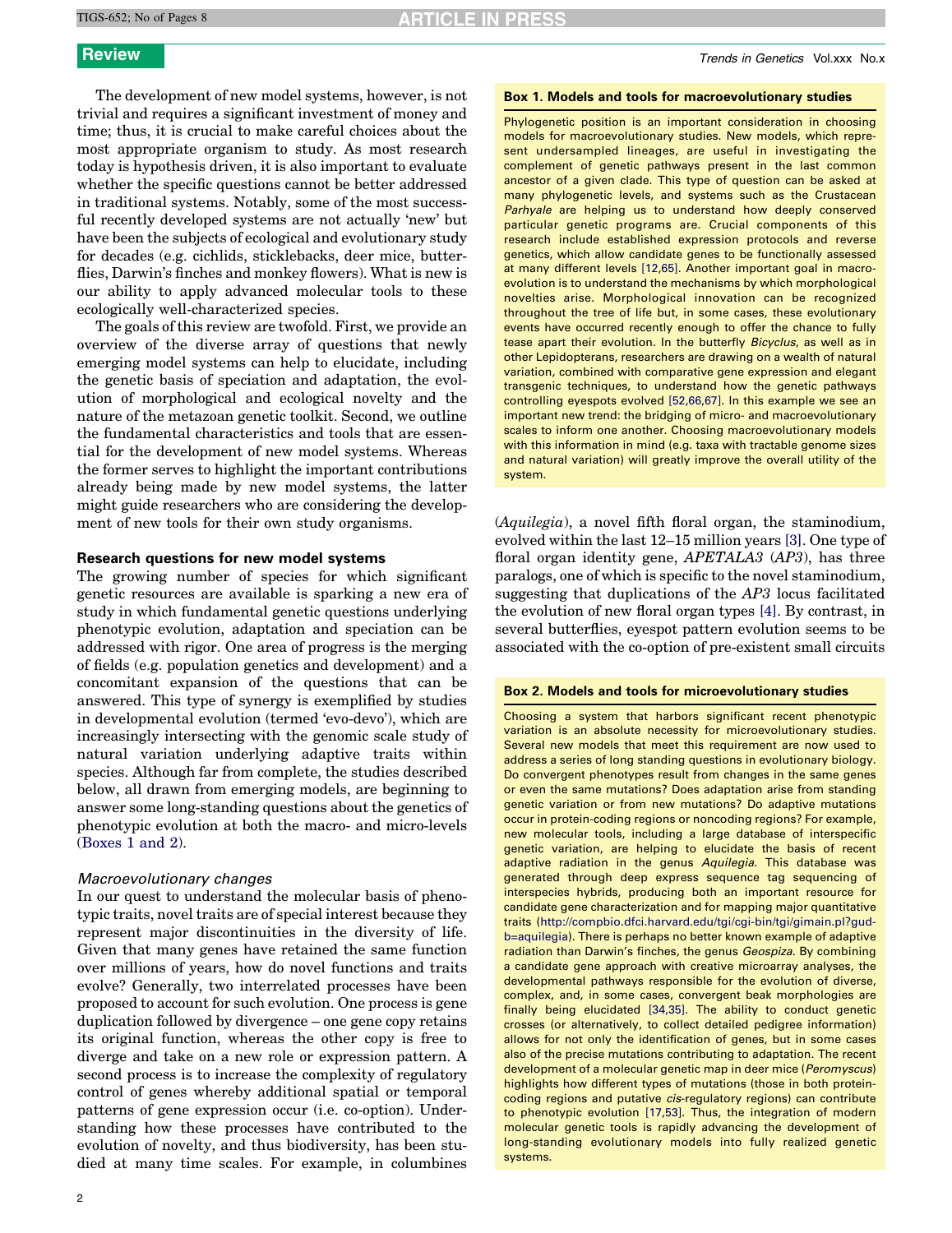of interacting genes that also function in patterning the anterior-posterior wing compartment [\[5\]](#page-6-0), the insect ventral appendages and/or genes that enable wound healing [\[6\].](#page-6-0) At some level, both of these examples involve co-option of pre-existing genetic components. The key difference is whether gene duplication facilitates the co-option process, as is seen in columbine, or if the genetic module can be directly recruited, as observed for butterfly eyespots.

Major evolutionary transitions can also be studied by comparing genome sequences at a much deeper phylogenetic level.When did the evolutionary 'toolkits' necessary for major new features evolve? For example, genome comparisons among early branching animals have identified homologs for most synapse components in the demosponge, Amphimedon queenslandica, which might have facilitated the later evolution of a nervous system in metazoans [\[7\]](#page-6-0). In plants, whole genome duplications followed by diploidization have been a recurrent theme. This process could provide the building blocks for large-scale diversification by duplicating entire genetic pathways, which in turn enables greater phenotypic plasticity and can create novel genetic interactions [\[8\].](#page-6-0) However, additional genome sequences at key phylogenetic positions are needed to date the timing of ancestral duplication events and determine whether they are correlated with major plant diversification events [\[9\]](#page-6-0).

Another important contribution of such sequencing efforts is to elucidate the evolutionary dynamics of micro-RNA (miRNA)-based regulatory mechanisms across plants and animals [\[10,11\].](#page-7-0) The fact that many genetic modules, including miRNAs, are deeply conserved, has offered numerous opportunities for convergence at the molecular level. Similarly, new model systems for macroevolutionary questions allow us to measure degrees of conservation and diversification at both molecular and developmental levels [\[12–14\].](#page-7-0)

### Microevolutionary changes

A major question in evolutionary biology concerns the number, location and the effect size of loci underlying phenotypic variation. Darwin laid the groundwork for a 'micromutational' view of evolution in which numerous genetic changes of small effect underlie differences in phenotypic and adaptive traits [\[15\]](#page-7-0). Variation in some phenotypic traits described using quantitative trait locus (QTL) mapping is consistent with this view (e.g. floral characters associated with self-pollination in Mimulus  ${\it nasutus} \times M$ .  ${\it guttatus}$  crosses) [\[16\].](#page-7-0) However, QTL studies from a variety of species have identified traits for which a modest number of genes can explain large amounts of observed phenotypic variation. For instance, coat pigmentation differences in beach mice (Peromyscus polionotus) are largely explained by variation at two genes [\[17\]](#page-7-0), whereas many distinct wing patterns in *Heliconius* butterflies seem to be produced by variation at the same locus [\[18\]](#page-7-0). Moreover, major QTLs have been identified in Black Cottonwood (Populus trichocarpa) for both stem growth and an adaptive trait, spring bud burst [\[19\]](#page-7-0). Although the micromutational view could still hold, it has become clear that evolutionary genetic changes can also be concentrated in few genomic regions (i.e. many mutations of small effect could occur at the same locus).

A challenge in research using established and emerging model species is to increase the power and resolution of genome-scale strategies to identify the precise sequence changes that lead to phenotypic evolution. In addition, the role of epistasis and other higher-order interactions (e.g. among duplicated genes or chromosomes) are poorly defined in the regulation and evolution of phenotypic traits. Similarly, in only a few cases has the potential genetic basis of crucial genotype  $\times$  environment  $(G\times E)$ interactions been identified. Plants hold a special potential to assist in this process because they respond strongly to environmental cues. In the major model system Arabidopsis, analysis of natural variation has provided considerable insight into the role of genes such as those that encode the Phytochrome family in responses to light and temperature [\[20,21\]](#page-7-0). This work highlights how existing major model systems can be used to address evolutionary and ecological questions when examined in nature [\[22,23\].](#page-7-0) Of course, more rigorous approaches, including studies of network biology, are probably required to fully understand  $G\times E$ and other complex interactions.

A related question concerning the nucleotide basis for phenotypic evolution is whether mutations are primarily found in cis-regulatory regions or in structural, proteincoding regions and whether these locations differ among traits or developmental timing. Examples for both have been found in plants and animals, although the total number of causative mutations discovered and functionally verified remains modest (for recent reviews, see Refs [\[24,25\]](#page-7-0)). One example of a cis-regulatory change is the evolution of light pigmentation in threespine stickleback (Gasterostreus aculeatus) populations, which result from upstream changes at the Kit Ligand locus [\[26\].](#page-7-0) In plants, variation in the promoter regions of two KNOX (Knotted1like homeobox) genes is associated with the diversification of leaf morphology in the A. thaliana relative Cardamine [\[27\]](#page-7-0). (This latter case underscores the utility of developing new systems that are closely related to existing models.) Conversely, numerous examples can be found for structural changes underlying differences in morphological phenotypes (e.g. Refs. [\[24,28,29\]](#page-7-0)). Interestingly, adaptive differences in beach mouse coat color are attributed to the interaction of both a structural mutation (Melanocortin-1 receptor) and a cis-regulatory element that affects Agouti expression [\[17\].](#page-7-0) More data are needed to have a complete view of the relative contribution of cis-regulatory versus structural differences to phenotypic evolution. Most notably, the ability to identify *cis*-regulatory regions is challenging, because they can exist far from the coding sequence of their target genes, are variable in length and are not always well conserved [\[30\].](#page-7-0)

Another route to understanding how phenotypic evolution proceeds is to study independent origins of the same adaptive traits and ask whether the same pathways, genes and mutations have been used (i.e. whether convergence has occurred at the molecular level; see Ref. [\[31\]](#page-7-0) for a recent review). At one extreme is the finding that independent origins of melanism have evolved through different genetic mechanisms in different populations of rock pocket mice (Chaetodipus intermedius) [\[32\].](#page-7-0) By contrast, in threespine sticklebacks, the evolution of low-plated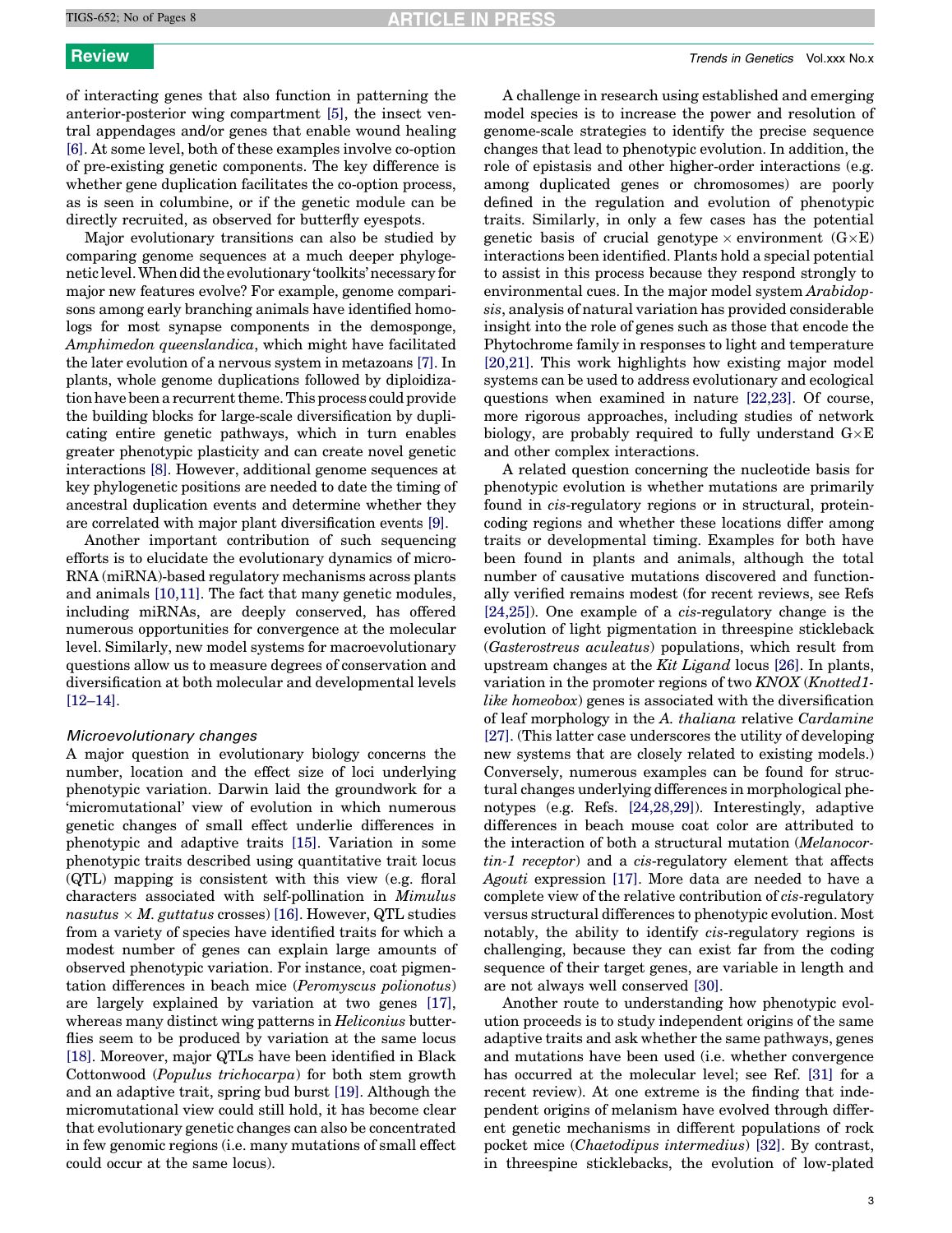phenotypes in freshwater locations has occurred through the repeated selection of Ectodyplasin (Eda) alleles derived from the same ancestral haplotype [\[33\].](#page-7-0) Similarly, adaptive evolution of beak morphologies in Darwin's finches (Geospiza) might have tweaked only two genetic pathways to generate considerable morphological variation [\[34,35\]](#page-7-0). In the plant columbine (Aquilegia), a comparison of the expression patterns of the anthocyanin pathway genes across multiple species revealed similar gene-specific downregulation in lineages that had independently lost the production of these floral pigments, suggesting similar mutations in trans-regulatory factors [\[36\]](#page-7-0).

The ability to identify the degree of molecular convergence for particular traits depends on the genetic resources available. For instance, QTL mapping can indicate that similar genomic regions are responsible for a trait but alone will not determine whether the same genes and mutations are involved. Similarly, expression studies might show that different levels of a particular gene correlate with trait variation, but either cis-regulatory or trans-regulatory mutations could be responsible for the expression differences. An important goal will be to identify particular constraints or biases that promote molecular convergence and the circumstances under which they occur [\[37\]](#page-7-0).

# What characteristics, resources, and tools are important for new model systems?

The recent explosion in new model systems has resulted in large part from the increasing accessibility of medium- and large-scale sequencing, which together with improvements to bioinformatics tools, produced many genome and expressed sequence tag (EST) resources ([Figure 1\)](#page-4-0). New model system development has also gained momentum from demonstrability: in sticklebacks, for example, the identification of the *Eda* gene discussed above was conducted via a mapping approach alone, despite the fact that the locus was not an a priori candidate gene for armor plating [\[38\].](#page-7-0) However, the tools and characteristics that should be available in a model system depend to a large extent on the particular questions being asked. Although we expect major model systems to possess the full complement of molecular tools, model systems that are especially developed to address evolutionary and ecological questions might not possess this entire spectrum of resources [\(Figure 2](#page-5-0)). Although a full complement of tools allows greater precision and confidence in identifying and functionally verifying the causative genetic changes responsible for phenotypic evolution, the same level of precision is not always necessary and, depending on the questions being asked, some tools are more relevant than others.

# Macroevolutionary tools

Models for answering macroevolutionary questions must be selected with careful attention to their phylogenetic position. The sampling of new lineages that are not well represented by existing models, such as hemichordates or lower land plants, is a priority. The experimental tools best suited for these studies place an emphasis on candidate gene approaches, gene expression and functional analyses ([Box 1\)](#page-1-0).

Obtaining candidate gene sequences. A common approach in evo-devo research is to document changes in the expression of candidate developmental genes that have previously been shown to play an important role in homologous traits in other taxa. These expression changes in the underlying developmental program are then correlated with phenotypic change. Species-specific probes for such genes are crucial for this approach. One starting point is to clone the gene of interest using degenerate primers, given the sequence from a known homolog(s). Another strategy is to produce a large EST database from a cDNA library (ideally, a normalized library). EST sequencing can be an important resource for any new model system and will facilitate future lines of research, ranging from candidate gene discovery to phylogenomics to eventual genome sequencing [\[39,40\]](#page-7-0).

Reliable expression protocols Established in situ hybridization protocols are also an essential tool for any system, but even more so for evo-devo in which studies are often rooted in comparative gene expression. This technique allows expression patterns to be visualized in greater detail, both spatially and temporally, relative to coarser approaches such as RT–PCR. Species-specific or crossreactive antibodies are also useful because antibody localization techniques are more technically forgiving than in situ hybridization. Cross-reactive antibodies have been a boon tomany broad comparative studies for plant and animal systems and could negate the need for gene cloning (e.g. [\[41,42\]](#page-7-0)).

Large numbers of organisms at many developmental stages. Given that *in situ* hybridization can be a challenging technique to optimize, its success depends on the availability of a copious supply of organisms at different developmental stages to ensure that the correct time points and tissues are sampled. Ideally, these individuals can be raised in large numbers in a controlled laboratory environment, although this is not an absolute necessity. It is possible to use organisms collected from the wild, as long as they are available in large numbers at appropriate stages. Admittedly, this approach has limitations, but several studies have shown that broad expression surveys and even functional experiments can be conducted on wildcollected embryos [\[13,35,43\]](#page-7-0).

At least one functional tool (but the more, the better). Inferring gene function from gene expression is not always a straightforward process. Some developmental genes are expressed in very precise patterns and yet have no known function(s) (e.g. Ref. [\[44\]](#page-7-0)), whereas others have conserved expression patterns but new function(s) (either developmental, biochemical or both; e.g. Ref. [\[28,29\]](#page-7-0)). Therefore, it is important to develop reverse genetic tools to test the function of the gene of interest, for example, by the knockdown of endogenous gene function. With the advent of RNA interference (RNAi) and morpholino technology, these reverse genetic approaches are becoming easily accessible [\[45–47\]](#page-7-0). As overexpression techniques are also developed, including direct injection of mRNA molecules or proteins into tissues, viral vectors or transgenic expression assays,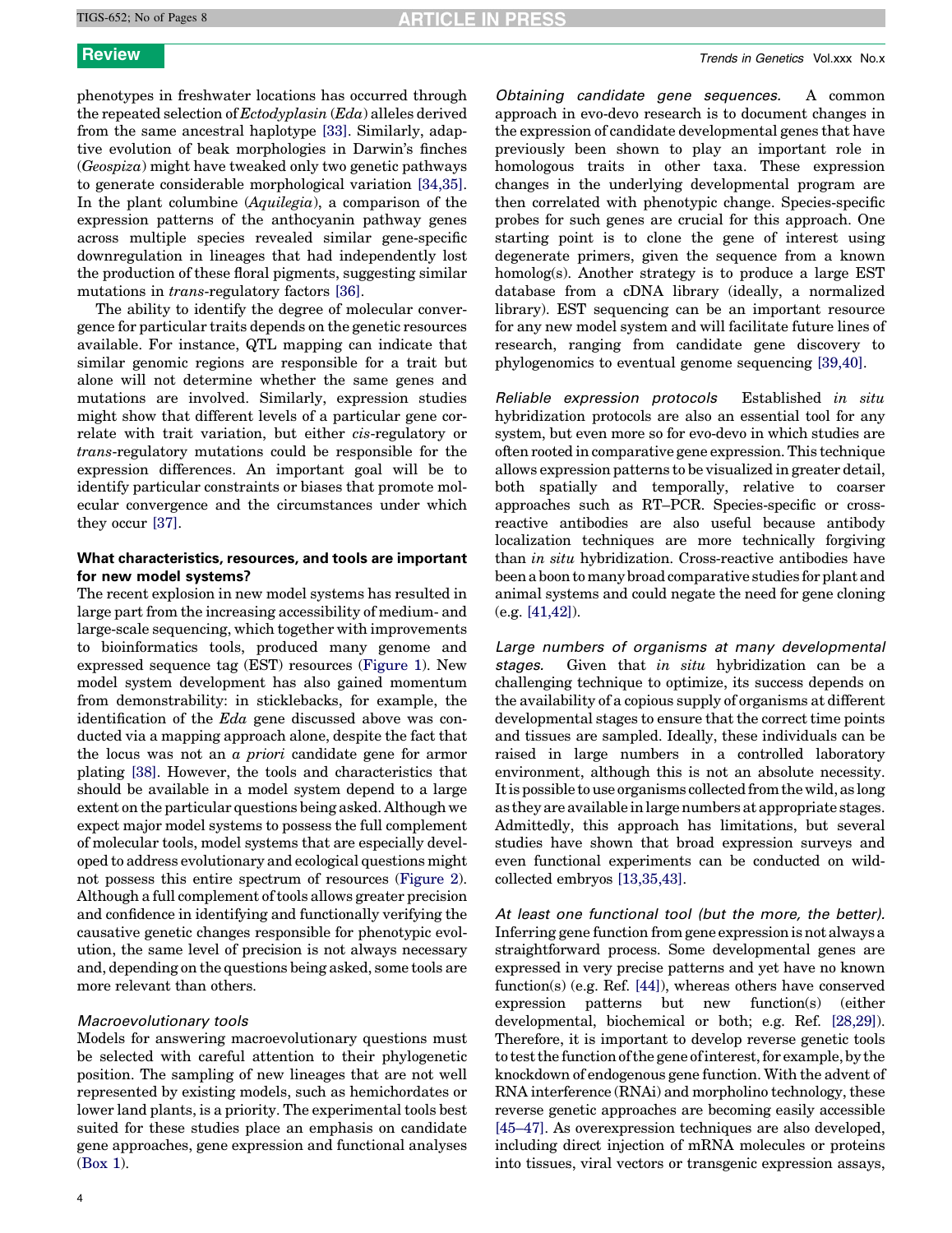# <span id="page-4-0"></span>TIGS-652; No of Pages 8

# **ARTICLE IN PRESS**



Figure 1. Established and emerging model systems across the metazoan and plant kingdoms. Simplified phylogenies of the metozoan and plant kingdoms show the relationships among both well-developed and nascent model systems. The colored circles to the right of each genus indicate the spectrum of available tools and resources, as determined by search of PubMed, Web of Knowledge and public websites, as well as personal communications. The availability of ten different classes of tools are considered for each model: Nat Var is the presence of natural genetic variation; Map, the availability of a genetic map, which is often, but not necessarily associated, with the ability to perform classic genetic crosses; Exp, established gene expression techniques; Cult, the ability to culture the organism in the laboratory or easily obtain it in the field; Trans, established transgenic techniques; Rev Gen, established reverse genetic tools; For Gen, the ability to conduct forward genetic screens; EST, the availability of an express sequence tag (EST) database; BAC, the availability of bacterial artificial chromosome (BAC) library resources and associated physical genome maps; and Gen Seq, having a full genome sequence. Filled circles indicate that the tool is currently available or actively under development; empty circles, that it is not yet available. In some cases (e.g. Arabidopsis spp., Caenorhabditis spp.), the genus name represents several developed model species. Images for models that are shown in bold are displayed at right.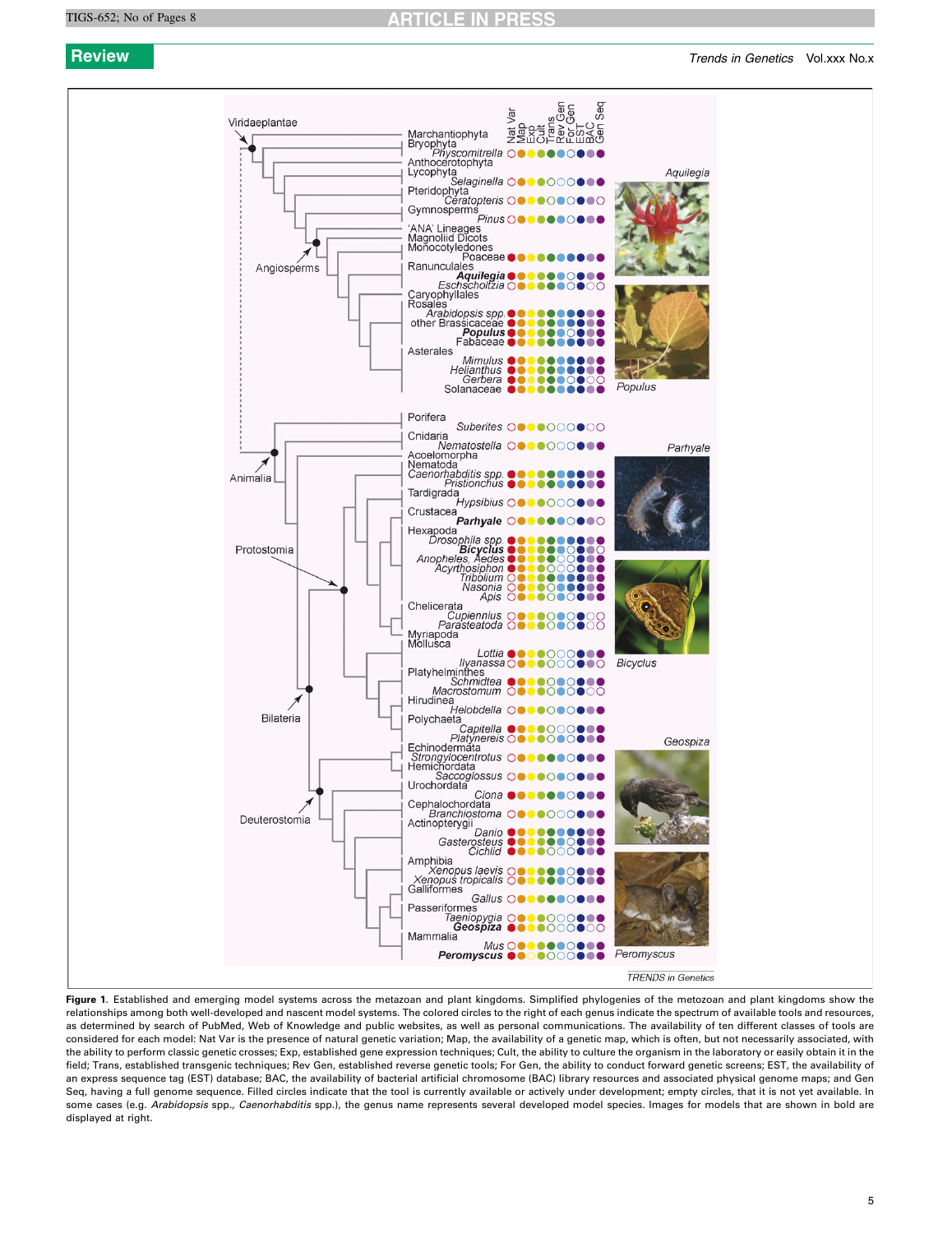<span id="page-5-0"></span>**Review Trends in Genetics Vol.xxx No.x** No.x



Figure 2. Essential tools for new model systems. Depending on the research question and the evolutionary timescale, different tools are important. For macroevolutionary questions, taxa are chosen to sample deep genetics and phenotypic divergence, whereas for microevolutionary questions, recent evolutionary history, such as adaptive radiation, is needed. Major genetic models can contribute to either of these types of questions. Although major genetic models are expected to have the full range of genetic tools and resources, it is not necessary for all model species to have all tools. The major tools we highlighted comprise four classes: genetic, developmental, functional and genomic. The tools are color coded to correspond to the broader survey shown in [Figure 1](#page-4-0). The most crucial tools for all models are expression analysis protocols, reverse genetic tools, expressed sequence tag (EST) databases and either the ability to be cultured in the laboratory or easily obtained from the wild. Microevolutionary models also require natural variation within the species, classical genetic approaches that depend on genetic maps and a fully sequenced genome or, at least, the availability of BAC library resources. Transgenic approaches are useful for any model type, but are not always essential.

phenotypes of interest can be further tested and are expected to mirror the results of the downregulation experiments. Such complementary tools can establish both requirement and sufficiency (e.g. when ectopic expression leads to the activation of a modular developmental cascade) for a gene's role in the development of a particular trait.

## Microevolutionary tools

To address microevolutionary questions, which typically involve closely related species, populations of a species or phenotypic plasticity within a species, it is a good idea to choose models with an interesting and well-documented recent diversification (e.g. adaptive radiation, hybridization, adaptive phenotypic plasticity). The tools and resources required to uncover the molecular basis of trait evolution at this time scale have some overlap with macroevolutionary tools but also have some important differences [\(Box 2](#page-1-0)).

A large EST database from a normalized cDNA library. In the context of microevolutionary studies, an EST database can be useful for identifying novel candidate genes in specific tissues associated with the trait under investigation. Alternatively, a comprehensive library can serve as the foundation for microarray design, which can be used to identify differentially expressed genes across seasonal forms (phenotypic plasticity), populations of one species or closely related species (e.g. Ref. [\[34\]](#page-7-0)). In addition, EST sequencing that uses tissue from a F1 or F2 hybrid enables the rapid identification of polymorphisms for genetic mapping (e.g. Ref. [\[48\],](#page-7-0) see below). This mapping can itself be conducted using microarrays, thereby facilitating QTL identification [\[49\].](#page-7-0)

A genetic map with reliable markers. A well-resolved genetic map is an essential tool for any study that aims to understand how many loci are involved in phenotypic variation, along with their relative effect size and genomic location. Although marker development and the subsequent construction of a genetic map was once an extremely onerous task, many array-based and new sequencing approaches have revolutionized this process [\[50,51\].](#page-7-0)

The ability to do traditional genetic crosses. The ability to cross organisms in the laboratory, for at least two generations, is required to map the alleles causing the divergent phenotypes. When variation at candidate genes is suspected, an association study with single-pair crosses bearing distinct markers placed at the candidate loci can help to further implicate these loci in trait evolution (see Refs. [\[52,53\]\)](#page-7-0). Another option, however, is to use existing natural variation (e.g. population genomics), which can allow mapping approaches without controlled crosses (see [\[54\]](#page-7-0) for a review). Although the use of controlled crosses is ideal, because it can also control for environmental effects (e.g. [Box 3](#page-6-0)), the use of large pedigrees is often the only option when studying large or long-lived individuals (e.g. reed deer, sheep, birds; reviewed in Refs. [\[55,56\]\)](#page-7-0).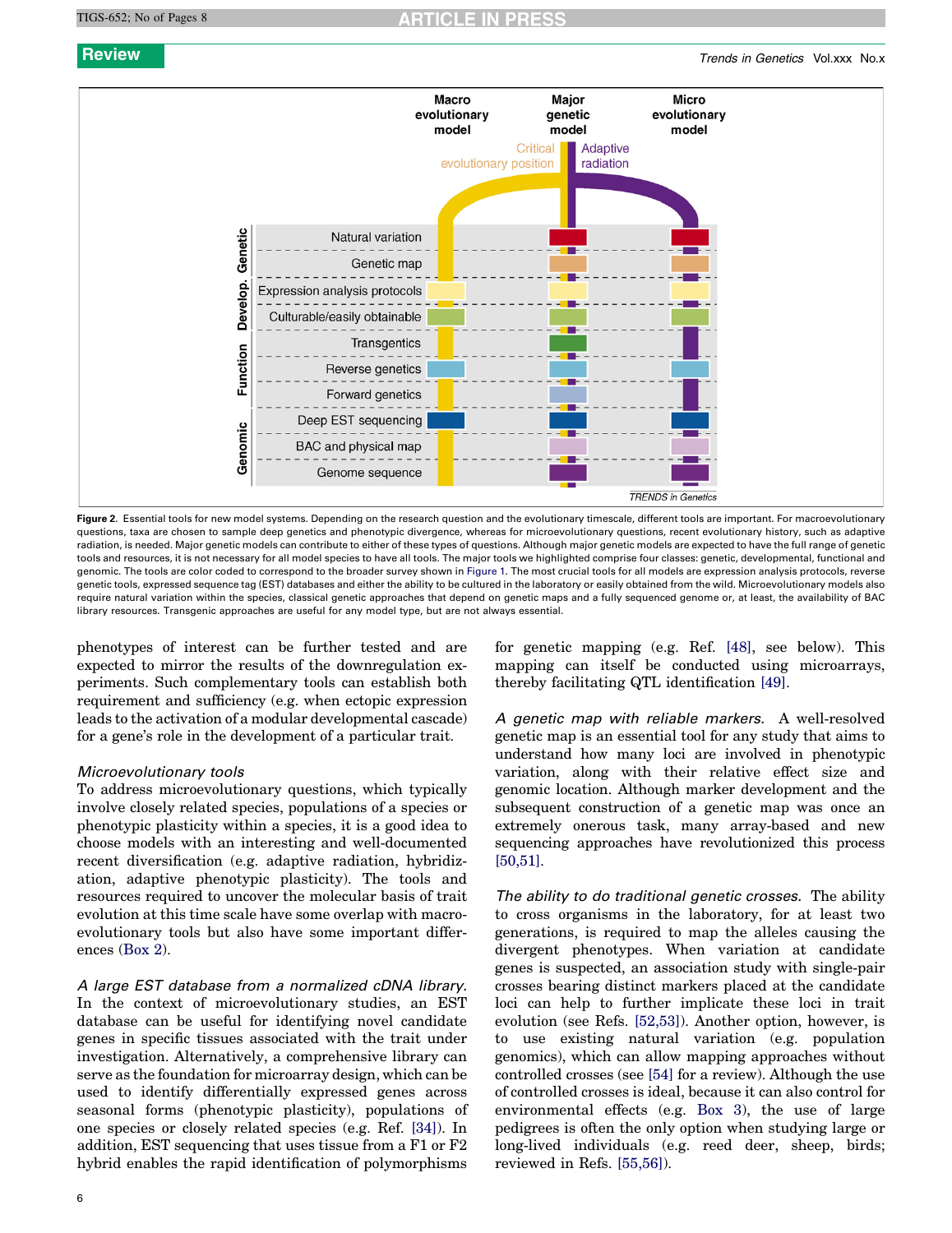### <span id="page-6-0"></span>Box 3. Models for global climate change

Along with the evolutionary questions outlined here, an increasingly important and practical issue is how to best study and quantify the impact of abiotic change, such as global warming, on biodiversity and ecology. As knowledge accumulates about the genetic variation underlying adaptive traits within populations, a new question emerges: can this new information be used to make better decisions about conserving vital genetic variation, or making informed decisions about determining appropriate genotypes for restoration? These and related challenges are addressed by the applied fields of conservation genetics and genomics, which require basic information from studies of evolution, population genetics and genomics, as well as the dissection of adaptive traits. In addition, many emerging model systems (e.g. Nematostella, Saccoglossus, Populus and Aquilegia, among others) have the potential to serve as 'sentinel species' – canaries in the coal mine so to speak – because their sensitive biology can provide feedback on changing habitats. For example, like many plants, Populus ties its life cycle to environmental cues, such as temperature [\[68\],](#page-7-0) making it a useful model to study responses to climate change. In addition, Populus might be useful for such applications as carbon sequestration, bioremediation and even biofuels; thus, the recent completion of the Populus genome sequence represents an important milestone [\[69\].](#page-7-0)

A sequenced genome or bacterial artificial chromosome library. Many QTL studies identify candidate genomic areas containing hundreds of genes. A genome sequence allows additional targeted markers and/or the best candidate genes to be identified for further examination. Thus, the genome sequence of a new model species (or a close relative with conserved linkage) is particularly important for microevolutionary questions. Bacterial artificial chromosome (BAC) libraries, on the other hand, can substitute for full genome sequencing as they allow relevant BAC clones to be identified and sequenced on a more limited scale.

At least one functional tool. Once candidate loci are identified, functional assays are required to test whether changes in that gene(s) is causative. To determine whether an amino acid change contributes to the trait, one option is to produce in vivo or in vitro assays to test alternative proteins. If transcriptional regulatory changes are suspected, gene overexpression or knock-down (e.g. RNAi, see above) can determine whether these manipulations affect the trait, and specific regulatory elements can be tested by in vivo or in vitro reporter assays. In plants, near isogenic lines (NILs) are also valuable to assess the specific contribution of a locus to a particular trait as they allow QTL regions to be studied in isolation (e.g. Ref. [\[57\]\)](#page-7-0). Transgenics, however, are often the most informative assays, and also are the most difficult to perform, because they can determine the specific contribution of genes or mutations to a phenotype.

For microevolutionary systems, recent phenotypic diversification, deep EST sequencing and ease of culture or availability are essential [\(Figure 2](#page-5-0)). Many other techniques including expression protocols and reverse genetics are highly valuable, whereas the importance of transgenics and classical genetics depends on the questions being asked.

### Concluding remarks and future perspectives

Recently developed model species already have made a significant contribution to our understanding of ecological

and evolutionary processes. In addition to the major questions discussed above, the concept of developmental modularity has been refined with data using emerging model organisms including non-melanogaster Drosophilids and finches [\[34,35,58\]](#page-7-0). Also, the persistently intractable issue of homology is being re-examined using comparative gene expression and functional tests in models such as ferns, butterflies and sea anemones [6,14,59]. Novel systems can also offer information about phylogenetic relationships by providing new informative markers either as sequence data [\[40\]](#page-7-0) or morphological and developmental characters [\[60,61\]](#page-7-0). Finally, if current models prove inefficient or unsatisfactory, new model systems can and should be developed to address questions of practical and clinical significance. For example, new insights into stem cell biology and regeneration are promised by flatworms [\[62\],](#page-7-0) and transgenic advances in chickens, including the development of economically important traits, could have important applications [\[63\].](#page-7-0)

Establishing a new model system is not as laborious or expensive as it once was. This discussion of important characteristics to answer specific types of biological questions should help pinpoint candidate species for new model development. As long as samples can be easily obtained, even if they cannot be cultured in the laboratory, deep express sequence tag (EST) and genome sequencing is possible. However, developing a new model system can present challenges: a pre-existing research community might not exist, and specific tools might have to be developed, possibly requiring significant investments of time and/or money. Moreover, we acknowledge that every study organism is not suited for development as a model system, whether it is because of factors such as large genome size, extremely long generation time or limited research questions. Ultimately, increased resources from funding agencies will have to stretch to support the development of new community resources (e.g. transgenics or culture facilities) and the creation of preliminary tools (e.g. EST collections or bacterial artificial chromosome libraries) for emerging model systems, making it even more important that choices be made with care. If given the proper support, August Krogh's comment that 'For many problems there is an animal [or plant] on which it can be most conveniently studied' [\[64\]](#page-7-0) can be realized.

### References

- 1 Jenner, R.A. and Wills, M.A. (2007) The choice of model organisms in evo-devo. Nat. Rev. Genet. 8, 311–319
- 2 Mandoli, D.F. and Olmstead, R. (2000) The importance of emerging model systems in plant biology. J. Plant Growth Regul. 19, 249–252
- 3 Tucker, S.C. and Hodges, S.A. (2005) Floral ontogeny of Aquilegia, Semiaquilegia, and Isopyrum (Ranunculaceae). Int. J. Plant Sci. 166, 557–574
- 4 Kramer, E.M. et al. (2007) Elaboration of B gene function to include the identity of novel floral organs in the lower eudicot Aquilegia (Ranunculaceae). Plant Cell 19, 750–766
- 5 Keys, D.N. et al. (1999) Recruitment of a hedgehog regulatory circuit in butterfly eyespot evolution. Science 283, 532–534
- 6 Monteiro, A. et al. (2006) Comparative insights into questions of lepidopteran wing pattern homology. BMC Dev. Biol. 6, 52
- 7 Sakarya, O. et al. (2007) A post-synaptic scaffold at the origin of the animal kingdom. PLoS ONE 2, e506
- 8 Ohno, S. (1970) Evolution by Gene Duplication, Springer-Verlag
- 9 Floyd, S.F. and Bowman, J.L. (2007) The ancestral developmental tool kit of land plants. Int. J. Plant Sci. 1, 1–35